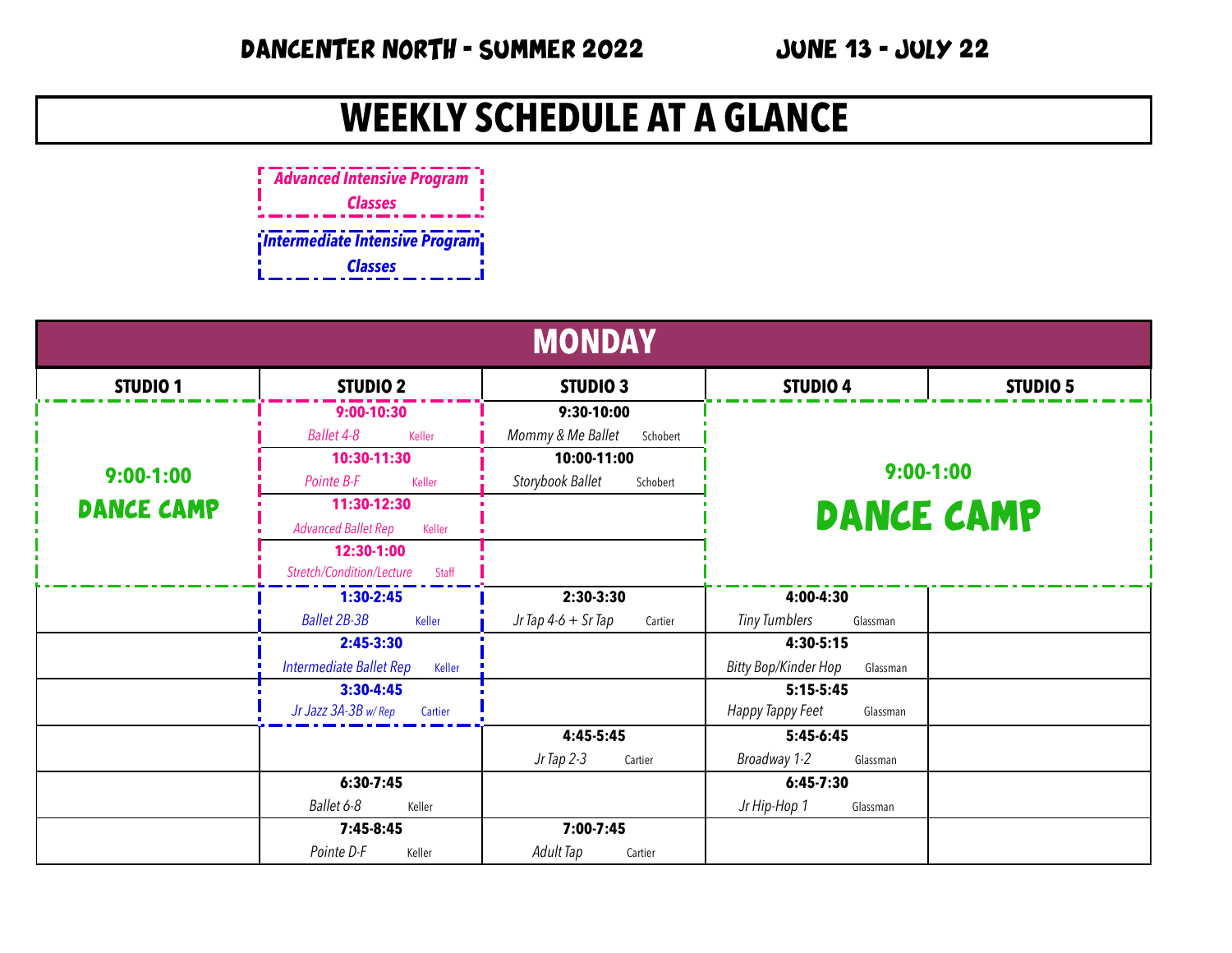DANCENTER NORTH - SUMMER 2022 JUNE 13 - JULY 22

| <b>TUESDAY</b>    |                                             |                            |                              |             |  |
|-------------------|---------------------------------------------|----------------------------|------------------------------|-------------|--|
| <b>STUDIO 1</b>   | <b>STUDIO 2</b>                             | STUDIO <sub>3</sub>        | <b>STUDIO 4</b>              | STUDIO 5    |  |
|                   | $9:00-10:30$                                |                            |                              |             |  |
|                   | Ballet 4-8<br>Bushala/Lazzaretto            |                            |                              |             |  |
|                   | 10:30-11:30                                 |                            |                              |             |  |
| $9:00-1:00$       | Pointe B-F w/ Variations Bushala/Lazzaretto |                            |                              | $9:00-1:00$ |  |
| <b>DANCE CAMP</b> | 11:30-12:30                                 |                            | <b>DANCE CAMP</b>            |             |  |
|                   | Adv Jazz/Lyrical w/ Rep Bushala/Lazzaretto  |                            |                              |             |  |
|                   | 12:30-1:00                                  |                            |                              |             |  |
|                   | Stretch/Condition/Lecture<br>Staff          |                            |                              |             |  |
|                   | $1:30-2:45$                                 |                            |                              |             |  |
|                   | Intermediate Lyrical<br>Lausch              |                            |                              |             |  |
|                   | $2:45-3:45$                                 |                            |                              |             |  |
|                   | Jr Hip-Hop 2-4<br>Glassman                  |                            |                              |             |  |
|                   | $3:45 - 4:45$                               |                            | 4:00-4:30                    |             |  |
|                   | Jr Modern 2-3<br>Guillen/Lausch             |                            | Kinder Tap<br>Glassman       |             |  |
|                   | $5:00-5:45$                                 | 4:45-5:45                  | $4:30-5:15$                  |             |  |
|                   | Beg. Leaps & Twirls Guillen/Winegardner     | <b>Ballet 2A</b><br>Lausch | Kinder Ballet<br>Glassman    |             |  |
|                   | $5:45-6:30$                                 | $5:45-6:30$                | $5:15-6:00$                  |             |  |
|                   | $Jr + Sr$ Leaps & Turns Guillen/Winegardner | Intro to Modern<br>Lausch  | <b>Basic Tap</b><br>Glassman |             |  |
|                   | $6:30-7:30$                                 |                            |                              |             |  |
|                   | Sr Modern Guillen/Winegardner               |                            |                              |             |  |
|                   | $7:30-8:15$                                 |                            |                              |             |  |
|                   | Adult Broadway<br>Guillen/Winegardner       |                            |                              |             |  |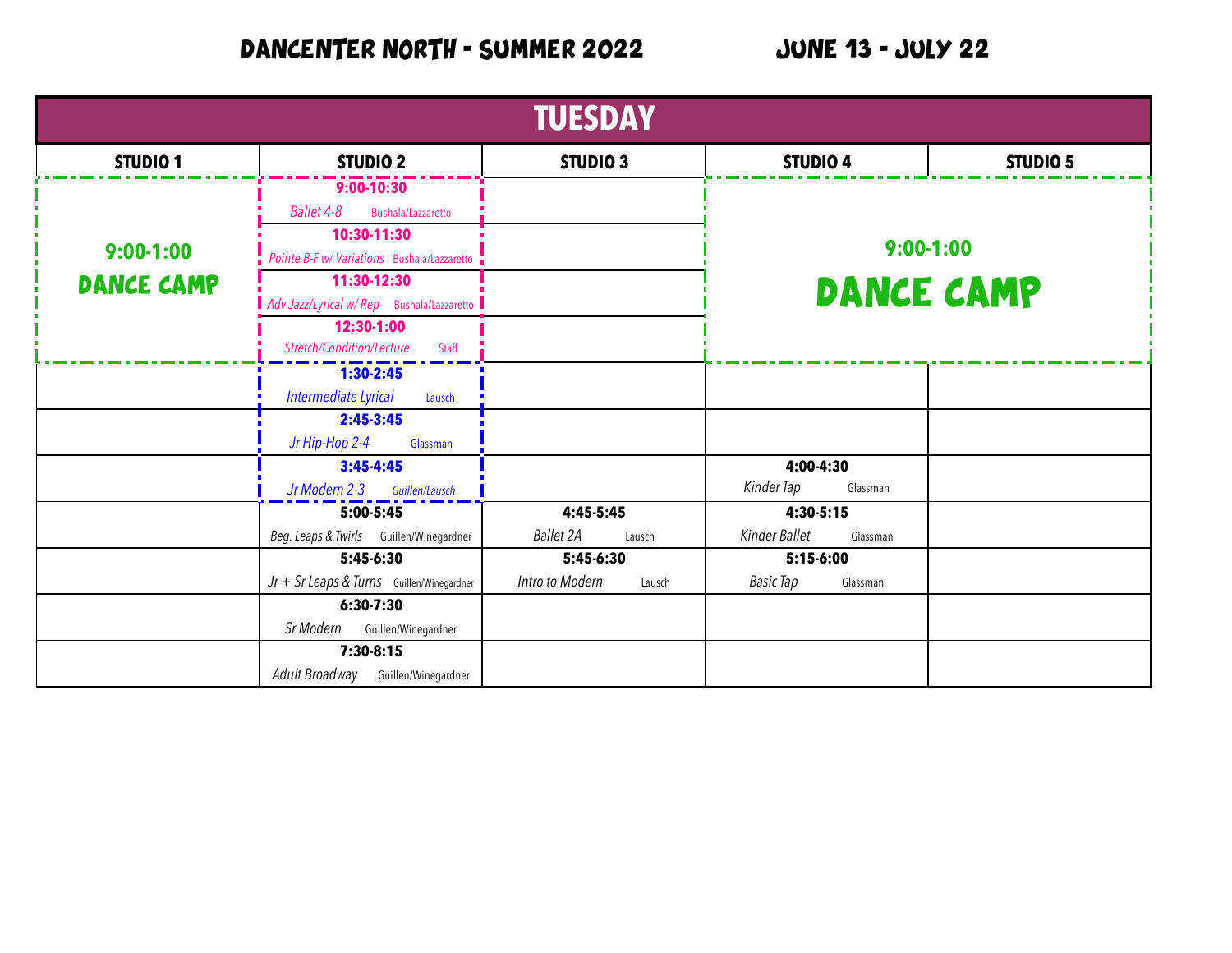## DANCENTER NORTH - SUMMER 2022 JUNE 13 - JULY 22

| <b>WEDNESDAY</b>  |                                         |                                         |                                  |                               |
|-------------------|-----------------------------------------|-----------------------------------------|----------------------------------|-------------------------------|
| <b>STUDIO 1</b>   | <b>STUDIO 2</b>                         | STUDIO <sub>3</sub>                     | <b>STUDIO 4</b>                  | STUDIO 5                      |
|                   | $9:00-10:30$                            | 9:30-10:00                              |                                  |                               |
|                   | Ballet 4-8<br>Robison                   | Mommy & Me Ballet<br>Schobert           |                                  |                               |
|                   | 10:30-11:30                             | 10:00-11:00                             | $9:00-1:00$<br><b>DANCE CAMP</b> |                               |
| $9:00-1:00$       | Adv. Broadway w/Rep<br>Robison          | Storybook Ballet<br>Schobert            |                                  |                               |
| <b>DANCE CAMP</b> | 11:30-12:30                             |                                         |                                  |                               |
|                   | <b>Advanced Ballet Rep</b><br>Keller    |                                         |                                  |                               |
|                   | 12:30-1:00                              |                                         |                                  |                               |
|                   | Stretch/Condition/Lecture<br>Staff      |                                         |                                  |                               |
|                   | $1:30-2:45$                             |                                         |                                  |                               |
|                   | <b>Ballet 2B-3B</b><br>Robison          |                                         |                                  |                               |
|                   | $2:45-3:45$                             | $2:15-3:15$                             |                                  |                               |
|                   | Int. Broadway w/Rep<br>Robison          | Trio of Dance<br>Schobert               |                                  |                               |
|                   | $3:45 - 4:45$                           | 4:00-4:45                               |                                  |                               |
|                   | Intermediate Ballet Rep<br>Keller       | Elem. Hip-Hop<br>Glassman               |                                  |                               |
|                   |                                         | 4:45-5:45                               |                                  | 4:45-5:30                     |
|                   |                                         | <b>Ballet 1 Accelerated</b><br>Glassman |                                  | <b>Ballet 1</b><br>Lausch     |
|                   |                                         | 5:45-6:30                               | $5:30-6:45$                      | 5:30-6:30                     |
|                   |                                         | <b>Basic Hip-Hop</b><br>Glassman        | Pointe Prep A<br>Keller          | <b>Basic Ballet</b><br>Lausch |
|                   | $6:30 - 7:30$                           | 7:00-8:00                               |                                  | $6:30 - 7:15$                 |
|                   | Sr Cont. Lyrical<br>Guillen/Winegardner | Adult Ballet 1-2<br>Keller              |                                  | <b>Basic Jazz</b><br>Lausch   |
|                   | 7:30-8:30                               |                                         |                                  |                               |
|                   | Sr Jazz<br>Guillen/Winegardner          |                                         |                                  |                               |